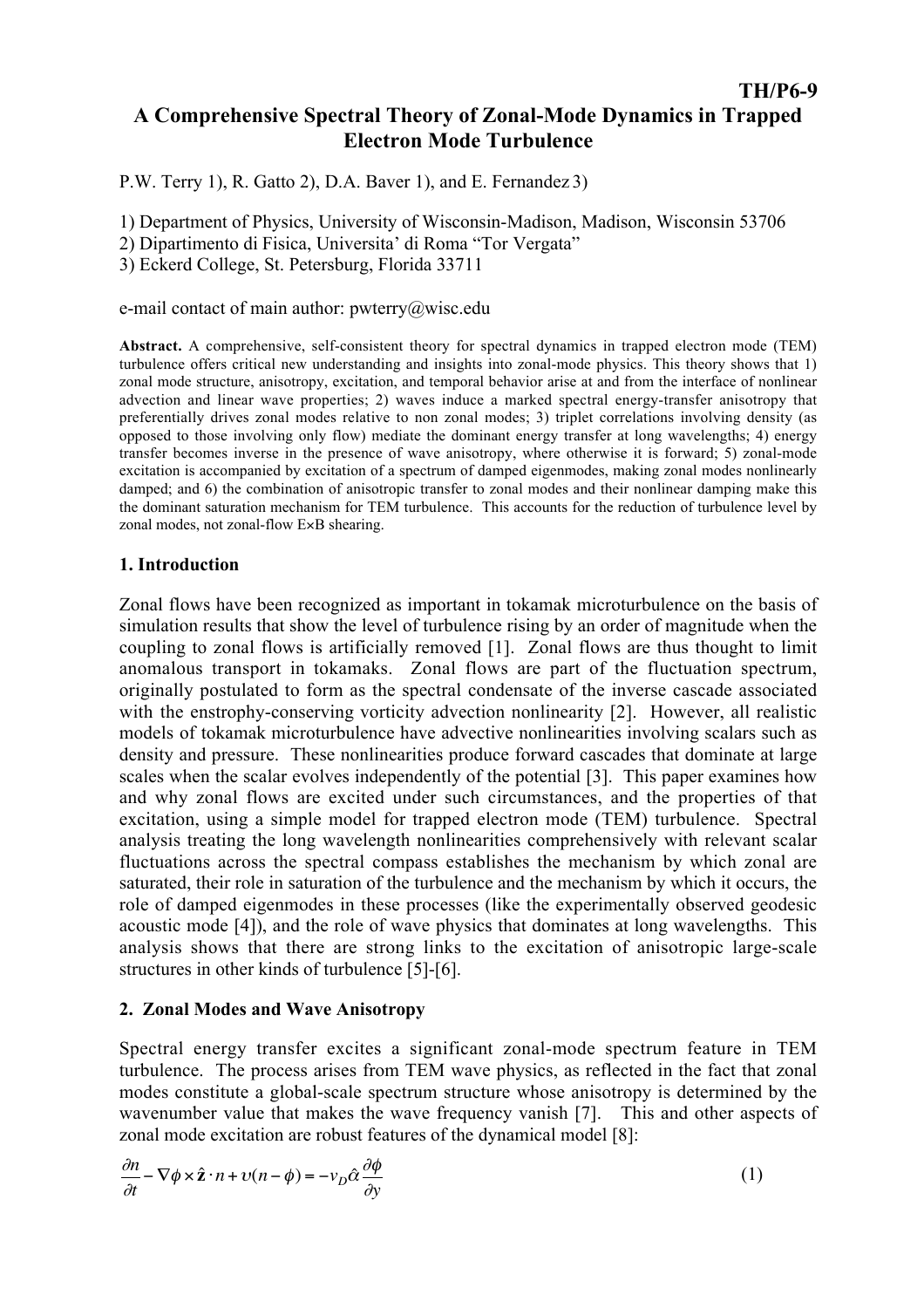$$
\frac{\partial}{\partial t}(1 - \nabla^2 - \varepsilon^{1/2})\phi - \varepsilon^{1/2}v(n - \phi) + \nabla\phi \times \hat{\mathbf{z}} \cdot \nabla\nabla^2\phi = -v_D[1 - \varepsilon^{1/2}\hat{\alpha}]\frac{\partial\phi}{\partial y} \quad . \tag{2}
$$

In this model  $n = \varepsilon^{1/2} n_e + \phi$  is an effective electron density,  $n_e$  is the density of trapped electrons,  $\phi$  is the potential,  $\varepsilon^{1/2}$  is the trapping fraction, v is the electron detrapping rate,  $v_D$ is the diamagnetic drift velocity, and  $\hat{\alpha} = 1 + 3\eta_e/2$ .

as it is in the collisional regime, but plays a significant role in the dynamics. This paper also This paper addresses the collisionless regime,  $v \ll v_D k_y$ , in which the effective density and potential differ strongly. Therefore the density advection nonlinearity ∇φ×z⋅∇*n* is not small addresses the long wavelength regime. There are two crucial features of the long wavelength regime. First, for  $k < \sqrt{(n/\phi)_{rms}}$ , the density advection nonlinearity dominates the spectral transfer rate ( $\nabla \phi \times z \cdot \nabla \nabla^2 \phi$  plays a negligible role) because it has fewer spatial derivatives. This effect is accentuated by the fact that the deviation of density from the potential in the collisionless regime makes the density larger than the potential [8]. Second, the linear wave terms on the RHS of Eqs. (1) and (2) become dominant because they have one fewer spatial derivative than the density advection nonlinearity. In this regime spectral transfer necessarily involves the interaction of the density advection nonlinearity and the wave terms. The wave terms are fundamentally anisotropic, going as *ky*. They induce strong anisotropy in spectral transfer and the fluctuation spectrum. In wave regimes with inverse transfer it has been shown that there is a singular layer in wavenumber space associated with the wavenumber for which the wave frequency vanishes [9]. The wave frequency, which is proportional to  $v_D k_y$ , cannot exceed the nonlinearities when it vanishes as  $k_y \rightarrow 0$ . Spectrally, this is a singular limit that forces a compensating enhancement of spectral density for  $k_y \rightarrow 0$ . This enhancement is the zonal mode spectrum [9].

In the collisionless, long wavelength regime, the dominance of density advection has been shown to produce a forward energy transfer associated with the violation of enstrophy invariance [3]. With zonal modes residing at long wavelengths, it is not obvious how they are driven in collisionless plasmas, particularly if unstable modes do not extend to very long wavelengths. However, in numerical solutions of Eqs. (1) and (2) zonal modes are observed to be strongly driven. This is illustrated in Fig. 1, which shows the spectral transfer rate as a function of  $k_x$  and  $k_y$ . The strong peaks represent absorption into zonal modes. The transfer in other parts of the spectrum is weaker. In this section we show that there is an isotropy of mode coupling that favors zonal mode excitation. In the final section we show that wave anisotropies induce inverse energy transfer. The anisotropy of coupling essentially represents an anisotropic spectral basin filled by the inverse transfer.



*Fig. 1. Spectral energy transfer rate as a function of wavenumber. The strong peaks represent energy absorbed into the zonal modes by spectral transfer.*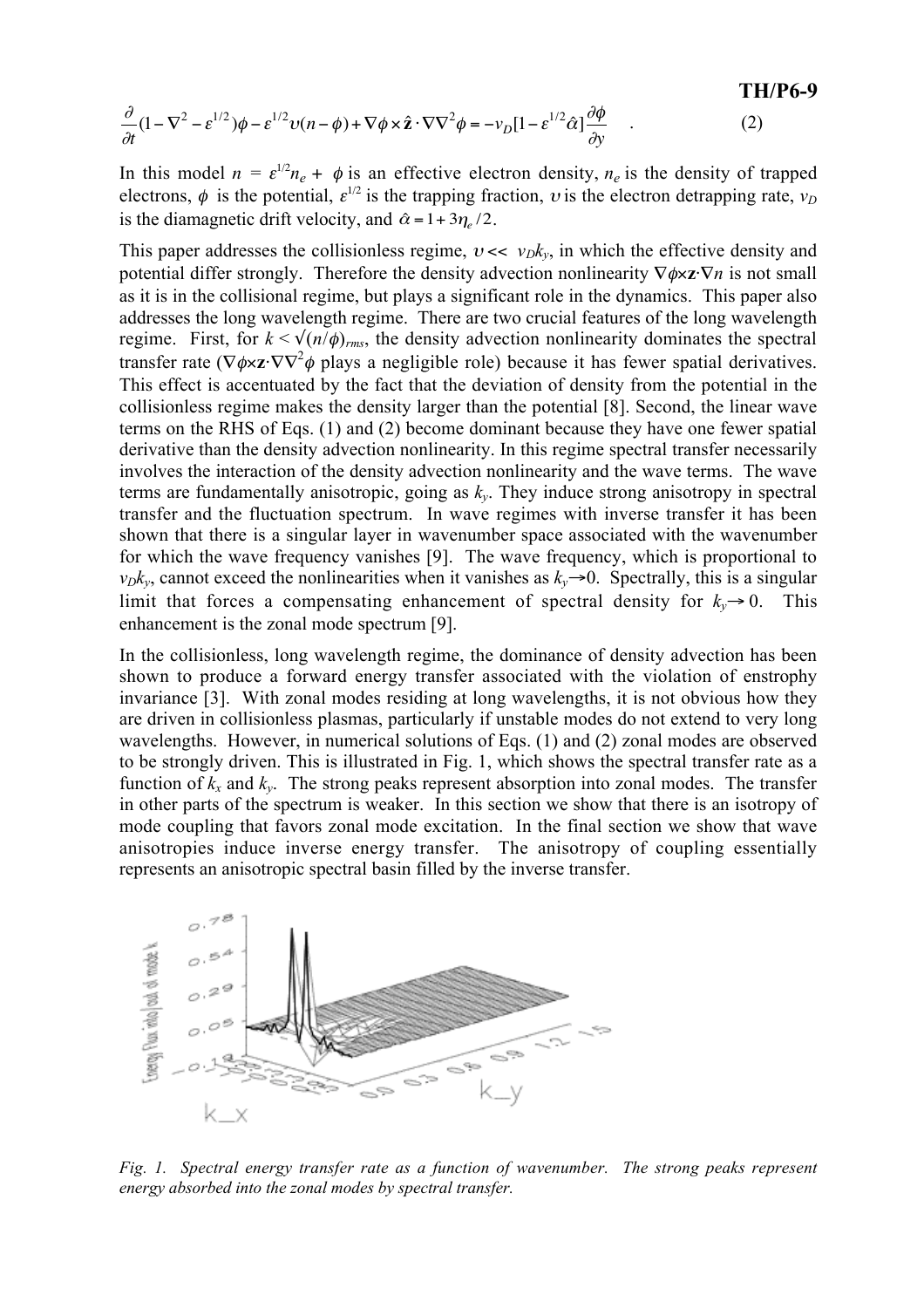The anisotropy of mode coupling is clearly seen when the model is transformed via the eigenmode decomposition to obtain nonlinear evolution equations for the system's projection onto the basis set of linear eigenmodes [8]. The eigenmode decomposition is the proper way to deal with the fact that in turbulence with waves, time derivatives are an amplitudedependent superposition of all eigenfrequencies, and not generally reducible to the frequency of the unstable mode, as commonly assumed. In the eigenmode decomposition Eqs. (1) and (2) can be written as [8]

$$
\dot{\beta}_j(k) + i\omega_j \beta_j(k) = \sum_{k'} \frac{(-1)^j (\mathbf{k}' \times \hat{\mathbf{z}} \cdot \mathbf{k}) i v \varepsilon^{1/2}}{[\omega_1(k) - \omega_2(k)] (1 + k^2 - \varepsilon^{1/2})} [R_1(k') \beta_1(k') + R_2(k') \beta_2(k')] \beta_1(k - k') , \quad (3)
$$

where the subscript *j* takes on values 1 and 2, corresponding to the unstable and damped eigenmodes,  $\beta_i$  are the amplitudes,  $\omega_i$  are the complex eigenfrequencies, and Rj are the eigenvectors specified as the ratio of density to potential at wavenumber *k*. The decomposition itself is given by  $n_k = R_1(k)\beta_1(k) + R_2(k)\beta_2(k)$  and  $\phi_k = \beta_1(k) + \beta_2(k)$ . The eigenfrequencies and eigenvectors are obtained from a normal mode analysis of the linearization of Eqs. (1) and (2). The eigenfrequencies are given as roots of the dispersion relation  $\omega^2(1 + k^2 - \varepsilon^{1/2}) + \omega[-v_D k_y(1 - \hat{\alpha} \varepsilon^{1/2}) + iv(1 + k^2)] - ik_y v_D v = 0$ , and the eigenvectors as

$$
R_j(k) = -\frac{(1 + k^2 - \varepsilon^{1/2})}{v\varepsilon^{1/2}} \left[ i\omega_j - \frac{ik_y v_D (1 - \hat{\alpha}\varepsilon^{1/2}) + v\varepsilon^{1/2}}{1 + k^2 - \varepsilon^{1/2}} \right] \,. \tag{4}
$$

The mode coupling anisotropy that favors zonal modes resides in the factor  $(\omega_1-\omega_2)^{-1}$ . For  $v/v_D k_y \ll 1$ ,  $\omega_1 \approx v_D k_y (1 - \hat{\alpha} \varepsilon^{1/2}) / (1 + k^2 - \varepsilon^{1/2}) + O(v)$ , and  $\omega_2 \approx -iv / (1 - \hat{\alpha} \varepsilon^{1/2}) + O(v^2/v_D k_y)$ , limit  $v/v_D k_y > 1$ . Performing the expansion, this coupling factor is given by from which is it seen that the difference  $\omega_1-\omega_2$  goes as  $v_D k_y$ . As  $k_y \rightarrow 0$ , this difference drops by one order to O(*v*). Evaluation of  $\omega_1-\omega_2$  for  $k_v\rightarrow 0$  requires expansion of  $\omega_1$  and  $\omega_2$  in the

$$
\frac{1}{\omega_1 - \omega_2} = \begin{cases}\n\frac{1 + k^2 - \varepsilon^{1/2}}{v_D k_y} & \text{for } k_y \neq 0 \\
\frac{i(1 + k_x^2 - \varepsilon^{1/2})}{v(1 + k_x^2)} & \text{for } k_y = 0\n\end{cases},
$$
\n(5)

from which it is evident that coupling between zonal modes and non zonal modes is strongly enhanced over coupling purely between non zonal modes. Because zonal modes are not linearly driven, they represent available states in wavenumber space in which energy can accumulate via this coupling if there is energy available in the coupled modes *k'* and *k-k'*. When there is instability in adjacent parts of the spectrum this happens naturally as explained in the next section. If driven modes are removed in wavenumber space, inverse energy transfer is required.

The dominance of the electron density advection nonlinearity for long wavelengths *k* <  $\sqrt{(n/\phi)_{rms}}$ , means that the anisotropic spectral energy transfer that drives zonal modes resides primarily in the correlation  $\langle n\phi n \rangle$ , rather than the correlation  $\langle \phi \phi \phi \rangle$ . It is important that bispectrum observations seeking to verify zonal mode driving experimentally measure 〈*n*φ*n*〉. Although the correlation  $\langle \phi \phi \phi \rangle$  is a natural choice for flow structures, it is weaker when  $k \leq$  $\sqrt{(n/\phi)}_{rms.}$ 

#### 3. Damped Eigenmode and Nonlinear Zonal Mode Damping

A crucial feature of Eq. (3) is that the damped eigenmode is nonlinearly driven at a rate identical to the rate of nonlinear absorption of instability energy. This follows because the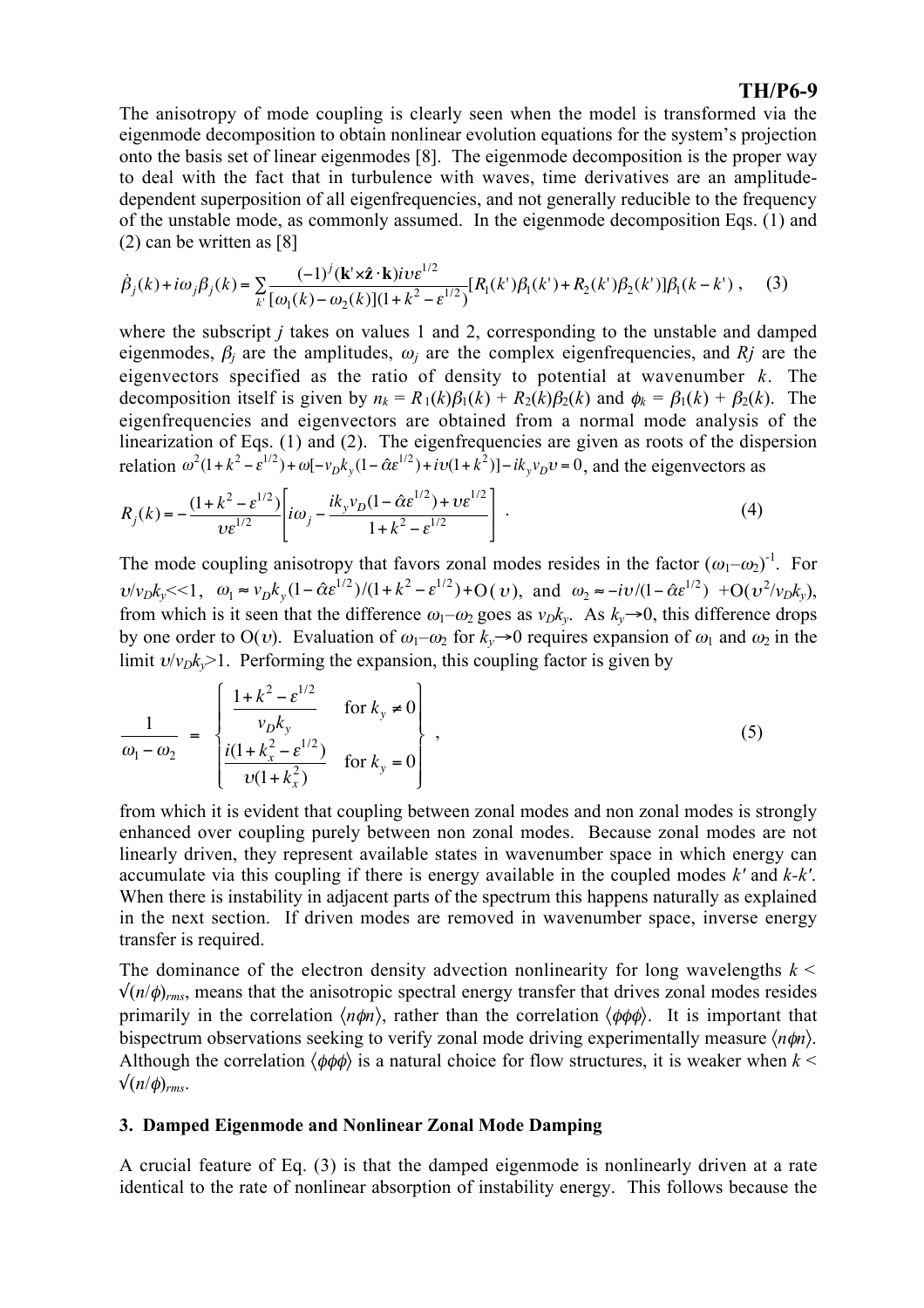nonlinearity in the evolution equation of the unstable eigenmode is equal and opposite to the nonlinearity of the damped eigenmode equation. As the instability evolves toward saturation the former must become as large as the linear drive, which goes as  $i\omega_1\beta_1$  and is growing exponentially in time. Because it has the same intensity, the nonlinearity of the damped eigenmode is much larger than the linear damping term, which is decaying exponentially. The nonlinearity therefore easily overcomes the damping and drives the damped eigenmode to finite amplitude. This is demonstrated in Fig. 2, which shows time histories of the energies of the unstable and damped eigenmodes from the numerical solution of Eq. (3). The damped eigenmode decays initially, and then, well before saturation, begins to grow exponentially. During its growth phase the evolution of the damped eigenmode is well described by parametric instability analysis [8].



*Fig. 2. Evolution of the energies in the unstable and damped eigenmodes*.

With the excitation of the damped eigenmode the correlation of  $n$  and  $\phi$  at finite amplitude is not given by the correlation of the linear instability, but by an amplitude-dependent superposition of the correlations of the instability and the damped eigenmode. The correlation of *n* and  $\phi$  controls the rate at which energy is released into fluctuations by the free energy available in the gradients. Therefore the fluctuation-driving rate is not equal to the linear growth rate once the system reaches finite amplitude. The driving rate can be found from the rate of change of fluctuation energy. The fluctuation energy is defined as *W*  $= \sum E(k) = \sum [(1+k^2-\varepsilon^{1/2})|\phi_k|^2 + \varepsilon^{1/2}|n_k|^2]$ . Taking the time derivative of *W* and substituting from Eqs. (1) and (2) for the time derivatives of  $\phi_k$  and  $n_k$ , the nonlinear terms vanish upon summation over  $k$  because  $W$  is an invariant of the nonlinearity. What remains is purely dissipative and represents the rate at which energy is injected into the spectrum or removed. Performing these operations the rate of change of energy is  $dW/dt = \sum 2\gamma_k^{nl} E(k)$ , where

$$
\gamma_k^{nl} = \frac{k_y v_D \hat{\alpha} \varepsilon^{1/2} \text{Im} \langle n_k^* \phi_k \rangle - v \varepsilon^{1/2} |(n_k - \phi_k)|^2}{(1 + k^2 - \varepsilon^{1/2}) |\phi_k|^2 + \varepsilon^{1/2} |n_k|^2} \quad . \tag{6}
$$

Although the conservative nonlinear transfer rates do not appear in Eq. (6), and products of amplitudes appear in both the numerator and denominator, this is an amplitude-dependent, or nonlinear, growth rate. When the linearly unstable eigenmode is used to write *n* in terms of  $\phi$ , i.e.,  $n_k = R_1(k)\phi_k$ , Eq. (6) reproduces the linear growth rate. However, if the fluctuations develop any other relationship between *n* and  $\phi$ , as occurs with excitation of the damped eigenmode,  $\gamma$ <sup>n</sup> is different from the linear growth rate. The second term in the numerator of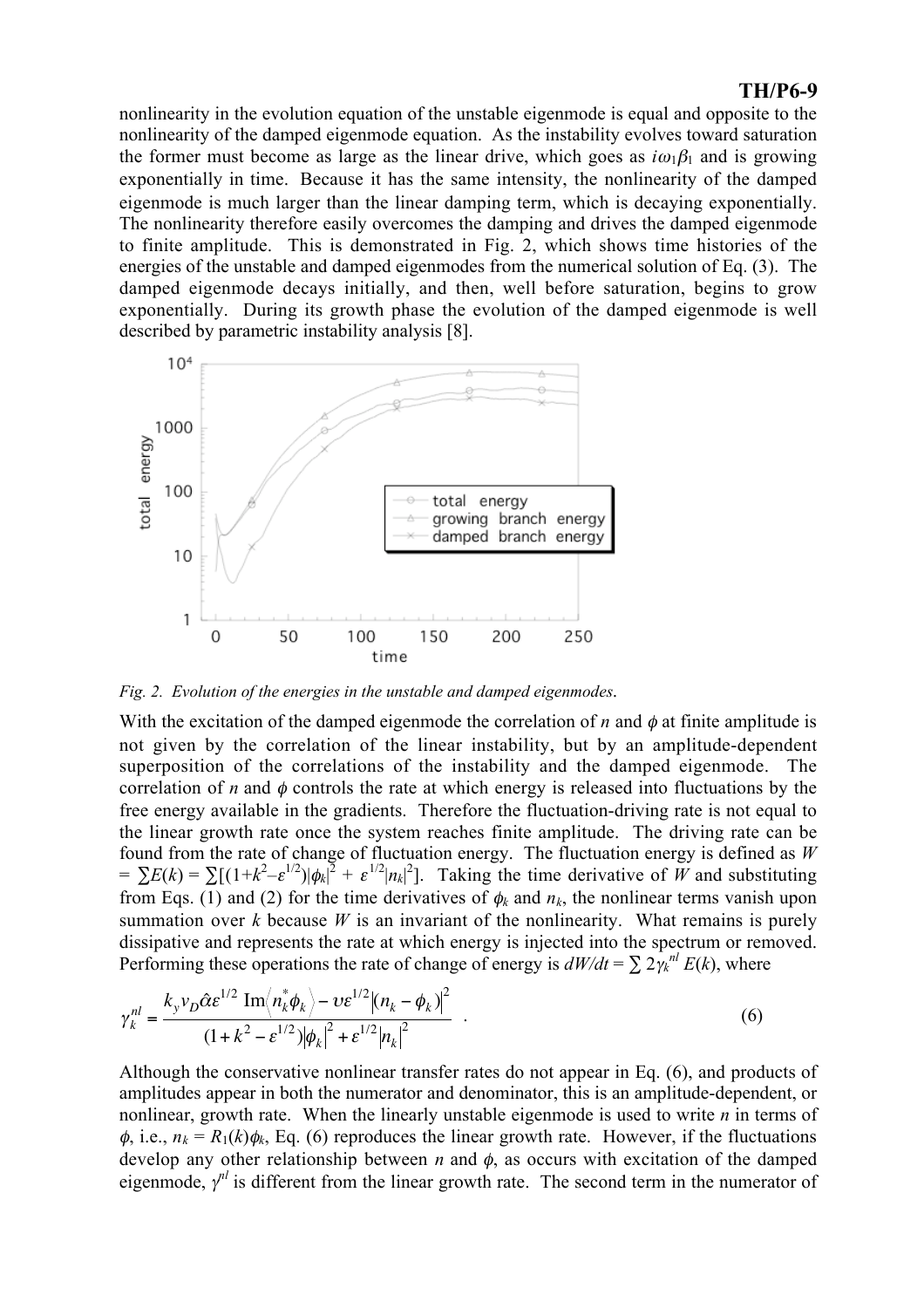the nonlinear growth rate is negative definite, hence instability occurs only if  $Im\langle n_k*\phi_k\rangle$  is positive. With  $k_v=0$  for zonal modes, the term with  $\text{Im}\langle n_k^* \phi_k \rangle$  vanishes, and the nonlinear growth rate is given by

$$
\gamma_{k_x}^{nl} = \frac{-\nu \varepsilon^{1/2} |(n_k - \phi_k)|^2}{(1 + {k_x}^2 - \varepsilon^{1/2}) |\phi_k|^2 + \varepsilon^{1/2} |n_k|^2} \bigg|_{k_y = 0} \quad . \tag{7}
$$

It is evident that at finite amplitude zonal modes are either damped or marginally stable, depending the values of *n* and  $\phi$ . For  $k_y=0$ , the unstable eigenvector is  $R_1=1$ , yielding  $n_k=\phi_k$ , and making  $\gamma^{nl}$  zero. This recovers the well-known result that zonal modes of the unstable drift wave are marginally stable. (It should be recalled that  $n$  is an effective density.) However, because the growth rate goes like  $-|n_k-\phi_k|^2$ , any deviation of the fluctuation structure from the eigenmode of the linear instability will cause the zonal modes to become damped. The excitation of the damped eigenmode is a significant deviation that causes the zonal modes to be robustly damped. Figure 3 shows the linear growth rate spectrum of the linear instability (on the left) and the growth rate at finite amplitude (on the right). The crease along  $k_y=0$  in the linear spectrum has  $\gamma^{nl}=0$  and represents the marginal stability of zonal modes on the unstable eigenmode branch. At finite amplitude the crease widens and deepens, becoming a significant sink of energy.



*Fig. 3. Growth rate spectrum from Eq. (6). On the left is the growth rate of the linear instability. On the right is the growth rate in the saturated state.*

Evaluation of Eq. (7) requires the values of  $|n_k|^2$ ,  $|\phi_k|^2$ , and  $\langle n_k * \phi_k \rangle$  for the  $k_y = 0$  part of the spectrum. In the saturated state, a closure theory described in the next section provides the stationary values of  $|\beta_1|^2$ ,  $|\beta_2|^2$ , and  $\langle \beta_1 * \beta_2 \rangle$ , including those of zonal wavenumbers. Inverting the eigenmode decomposition,  $n_k = R_1(k)\beta_1(k) + R_2(k)\beta_2(k)$  and  $\phi_k = \beta_1(k) + \beta_2(k)$ , then provides the needed correlations in the original fields. The saturation levels scale with the parameters of the original equations, from which the rate of finite amplitude-induced zonal mode damping is found to be  $\gamma_k^{nl} = -v \varepsilon^{1/2} (1 + k_x^2) / (1 + k_x^2 - \varepsilon^{1/2})$ . This damping is as large as the growth rate, and present in modes that are preferentially driven by spectral transfer.

### 4. Saturation of TEM Turbulence

The preferential driving of zonal modes shown in Fig. 1, coupled with the robust nonlinear damping of zonal modes shown in Fig. 3, makes energy transfer to zonal modes the dominant saturation mechanism for collisionless TEM turbulence. This is demonstrated from measurement of spectral transfer rates in numerical solutions of the TEM equations and is shown in Fig. 4. The solid line plots  $\text{Re}(2i\omega_1)|\beta_1|^2$ , the energy entering the unstable eigenmode from the linear instability. The broken line plots energy extracted from the unstable eigenmode via spectral transfer to the zonal modes. The near equality indicates that this transfer saturates the turbulence. There are other saturation channels, for example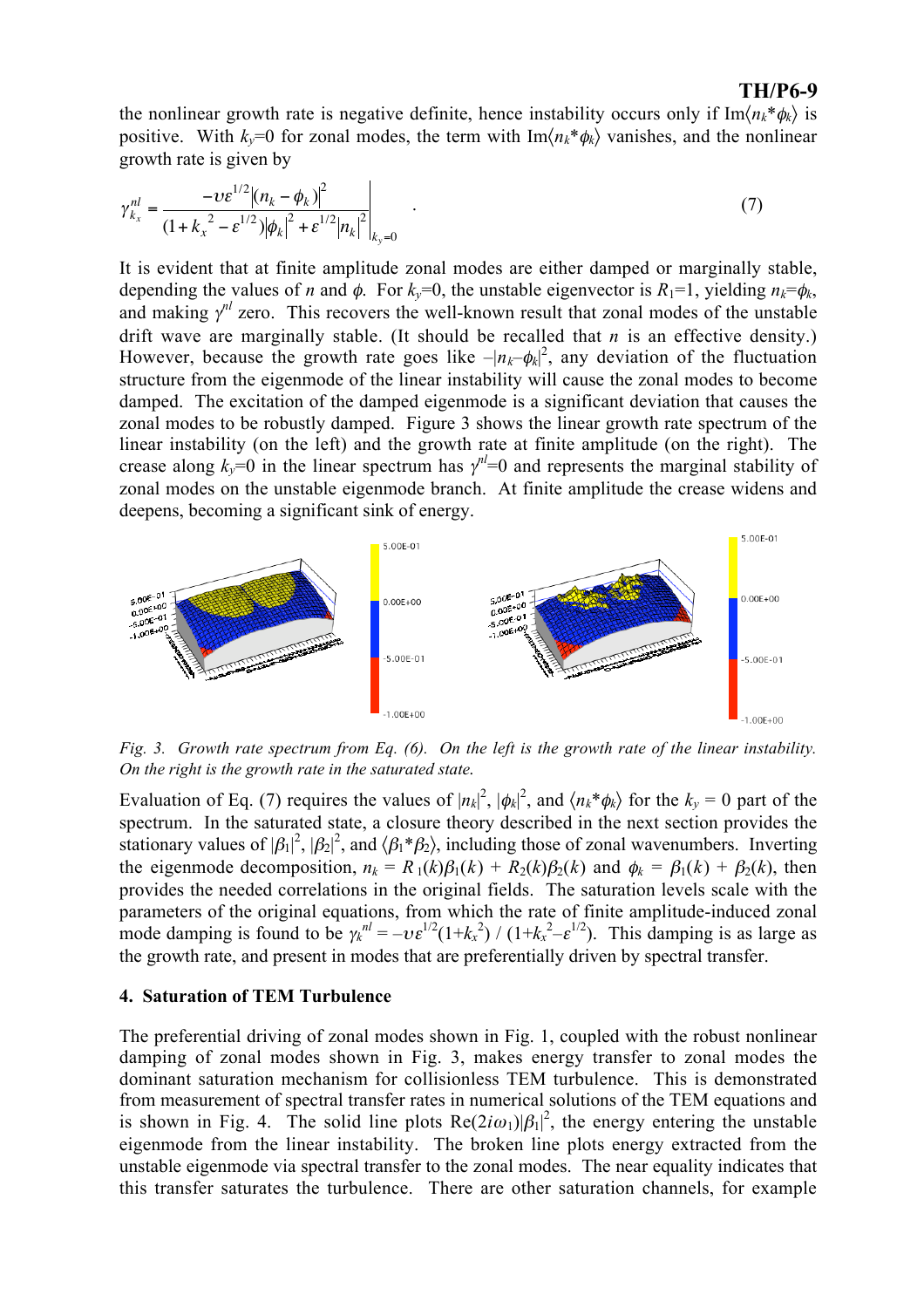spectral transfer within the unstable eigenmode to high wavenumber Fourier modes that are viscously damped. These channels play a minor role in saturation, unless the transfer to zonal modes is artificially removed in numerical calculations. In that situation, the fluctuation level must rise significantly to make these alternate channels sufficiently strong to balance the instability. This is illustrated in Fig. 5, which shows the evolution to steady state for a numerical solution in which zonal flow coupling is present versus one in which it is not. When the coupling is suppressed the fluctuation level rises by more than an order of magnitude.







The energetics of Fig. 4, in which virtually all instability energy is transferred to zonal modes whose damping is as large as the growth rate, indicates that it is transfer to a sink that accounts for the lower fluctuation level in TEM when zonal modes are present. The lower saturation level is not a result of the shearing produced by zonal flows.

Analytic solution of Eq. (3) agrees with the results of Fig. 4. The solution requires a closure theory for the eigenmode energies  $|\beta_1|^2$ ,  $|\beta_2|^2$ ,  $Im(\beta_1*\beta_2)$ , and  $Re(\beta_1*\beta_2)$ , all of which contribute to the total fluctuation energy. Evolution equations for these energies in a selfconsistent EDQNM closure are given in Ref. [8]. The closure equations are solved asymptotically for  $v/k_yv_D \ll 1$ , yielding the scaling of the energies with v and  $k_yv_D$ . A separate asymptotic analysis with  $v/k_vv_D$  $>> 1$  must be performed for the  $k_v = 0$  zonal modes. These analyses show that the turbulent saturation levels are given by  $|\beta_1|^2 \sim A_1 k_y^2 v_D^2$ ,  $\text{Im}\langle \beta_1 * \beta_2 \rangle \sim A_i k_y^2 v_D^2(v/k_y v_D), |\beta_2|^2 \sim A_2 k_y^2 v_D^2(v/k_y v_D)^2$ , and  $\text{Re}\langle \beta_1 * \beta_2 \rangle \sim A_r k_y^2 v_D^2(v/k_y v_D)^2$ , for  $v/k_vv_D \ll 1$ . These levels are set by dominant asymptotic balances with the spectral transfer terms that mediate the saturation balances. In the equation for  $|\beta_1|^2$  a single spectral transfer term balances the growth rate at lowest order. This term transfers energy to the damped branch through Im $\langle \beta_1 * \beta_2 \rangle$ . There are numerous Kolmogorov-like terms in which transfer is mediated by the coupling of three modes on the unstable branch. These terms carry energy to higher wavenumber, viscously damped Fourier modes on the unstable branch without coupling to modes of the damped branch. These terms are all subdominant. With the dominant saturation balance carrying energy to the damped branch, and with energy transfer subject to the anisotropy of Eq. (5), it is evident that the dominant saturation channel is via transfer to zonal modes of the damped eigenmode.

### 5. Inverse Spectral Energy Transfer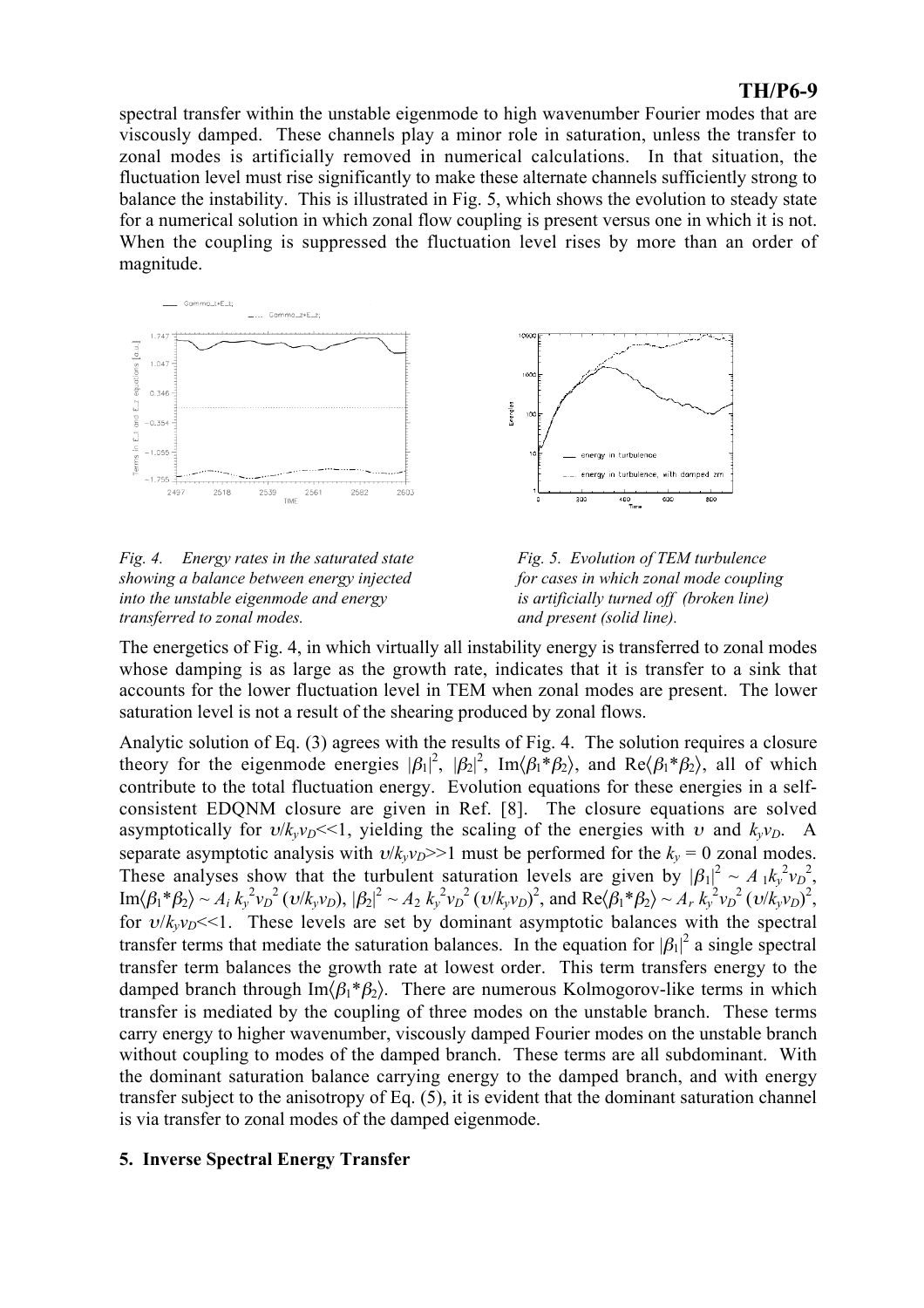The dominant long wavelength nonlinearity ∇φ×z⋅∇*n* is known to produce transfer of energy to small scales [3]. It is thus important to determine how this nonlinearity can drive zonal modes at large scales. Even with the simplification of asymptotic analysis, the saturation balances beyond that of the  $|\beta_1|^2$  equation are complicated. For example, in the  $|\beta_2|^2$  equation the dominant balance includes nine separate terms involving different pairwise combinations of  $|\beta_1|^2$ ,  $|\beta_2|^2$ , Im $\langle \beta_1 * \beta_2 \rangle$ , and Re $\langle \beta_1 * \beta_2 \rangle$ , and different combinations of wavenumber dependence on the wavenumbers  $k, k'$ , and  $k-k'$  of an interaction triad. To simplify the possibilities, spectral transfer terms are examined for special symmetries that facilitate inverse transfer.

Consider a rough antisymmetry property wherein spectral transfer terms change sign for  $k \leftrightarrow k'$ , without necessarily preserving magnitude [10]. This type of symmetry has been associated with inverse cascades in other systems. For example, the more restrictive case of exact antisymmetry (transfer terms preserve magnitude under  $k \leftrightarrow k'$ ) yields the inverse cascade of mean squared flux in 2D MHD. The less restrictive condition of rough antisymmetry allows for inverse transfer in which the exchange between *k* and *k'* is not conservative, and other non-symmetric interactions are required to maintain energy conservation. Rough antisymmetry yields transfer that is either forward or inverse, depending on the sign of the transfer rate. For inverse energy transfer, the spectral transfer rate must be negative for  $k \leq k'$ . Looking at the spectral transfer rates of the dominant saturation balances described in the previous section, rough antisymmetry does not apply to the single spectral transfer term of the  $|\beta_1|^2$  balance, but does apply to eight of the nine terms of the  $|\beta_2|^2$  balance. Writing the  $|\beta_2|^2$  equation as  $[\partial/\partial t - 2\text{Im}\omega_2] |\beta_2|^2 = -4\text{Re}[T_{222}(k, k') +$  $T_{122}(k,k')$ ], the eight terms entering the dominant saturation balance with rough antisymmetry are in  $T_{222}$  and the other term is in  $T_{122}$ . Under general conditions  $T_{222}$  is complicated, with components producing both forward and inverse transfer, depending on spectrum shape. Inverse transfer dominates for a broad class of physically important spectra. Consider decaying spectra such that  $|\beta_1|^2$ ,  $|\beta_2|^2$ , Im $(\beta_1 * \beta_2)$ , and  $Re(\beta_1 * \beta_2)$  have the same shape and fall off faster than  $k^{-1}$ . The spectra generated in numerical solutions of Eq. (3) belong to this class, as do the spectra of the canonical balance defining the wave-dominated regime [5], which go as  $k^2$ . A broad transfer range is also assumed, such that energies at *k* are much larger than energies at *k'* for *k*<*k'*. In a wave dominated regime where linear wave frequencies exceed nonlinear wave frequencies,  $T_{222}(k, k')$  is given by

$$
2\text{Re}T_{222}(k,k') = -\sum_{k'} \frac{(\mathbf{k}' \times \hat{\mathbf{z}} \cdot \mathbf{k}')^2 (1 - \varepsilon^{1/2}) \nu}{\nu_D^2 (1 - \varepsilon^{1/2} \hat{\alpha})^3} \left[ \frac{\nu \varepsilon^{1/2} (\hat{\alpha} - 1)(1 - \varepsilon^{1/2})}{\nu_D k_y^2 (k_y - k_y')^2 (1 - \varepsilon^{1/2} \hat{\alpha})^2} |\beta_1''| \right]^2
$$
  
×
$$
\left[ (k_y'-2k_y) \text{Im} \langle \beta_1 * \beta_2 \rangle + (2k_y'-k_y) \text{Im} \langle \beta_1' * \beta_2' \rangle \right] + \left[ k_y' \text{Im} \langle \beta_1' * \beta_2' \rangle - k_y \text{Im} \langle \beta_1 * \beta_2 \rangle \right]
$$
  
×
$$
\frac{\text{Im} \langle \beta_1'' * \beta_2'' \rangle}{k_y^3 k_y'} \left[ J_1(k_y - k_y') + J_2(k_y + k_y') \right],
$$
 (8)

where a shorthand notation has been adopted in which  $\beta_1$  is understood to be evaluated at *k*,  $\beta_1$ ' at *k'*,  $\beta_1$ " at *k–k'*;  $J_1 = -\left[1 + (1/2)\hat{\alpha}\epsilon^{1/2}(1+\epsilon^{1/2}) - 2\epsilon^{1/2}\right]$ , and  $J_2 = (1/2)\hat{\alpha}\epsilon^{1/2}(1-\epsilon^{1/2})$ . With one External divergences in France is following analysismmetric. The  $\sigma_2$  proces to following symmetric and negative for all *k*. Hence it constitutes a source in  $β_2$ , fed by unstable  $β_1$ exception, all terms of Eq. (8) explicitly satisfy rough antisymmetry and produce inverse transfer, *i.e.*, they are negative for  $k \leq k'$ , and positive for  $k \geq k'$ . The constants  $J_1$  and  $J_2$  come from a single term. The  $J_1$  piece is roughly antisymmetric. The  $J_2$  piece is roughly modes. Consequently, once energy has been transferred to the damped eigenmode from the unstable eigenmode, its subsequent path in wavenumber space is governed by rough antisymmetry.